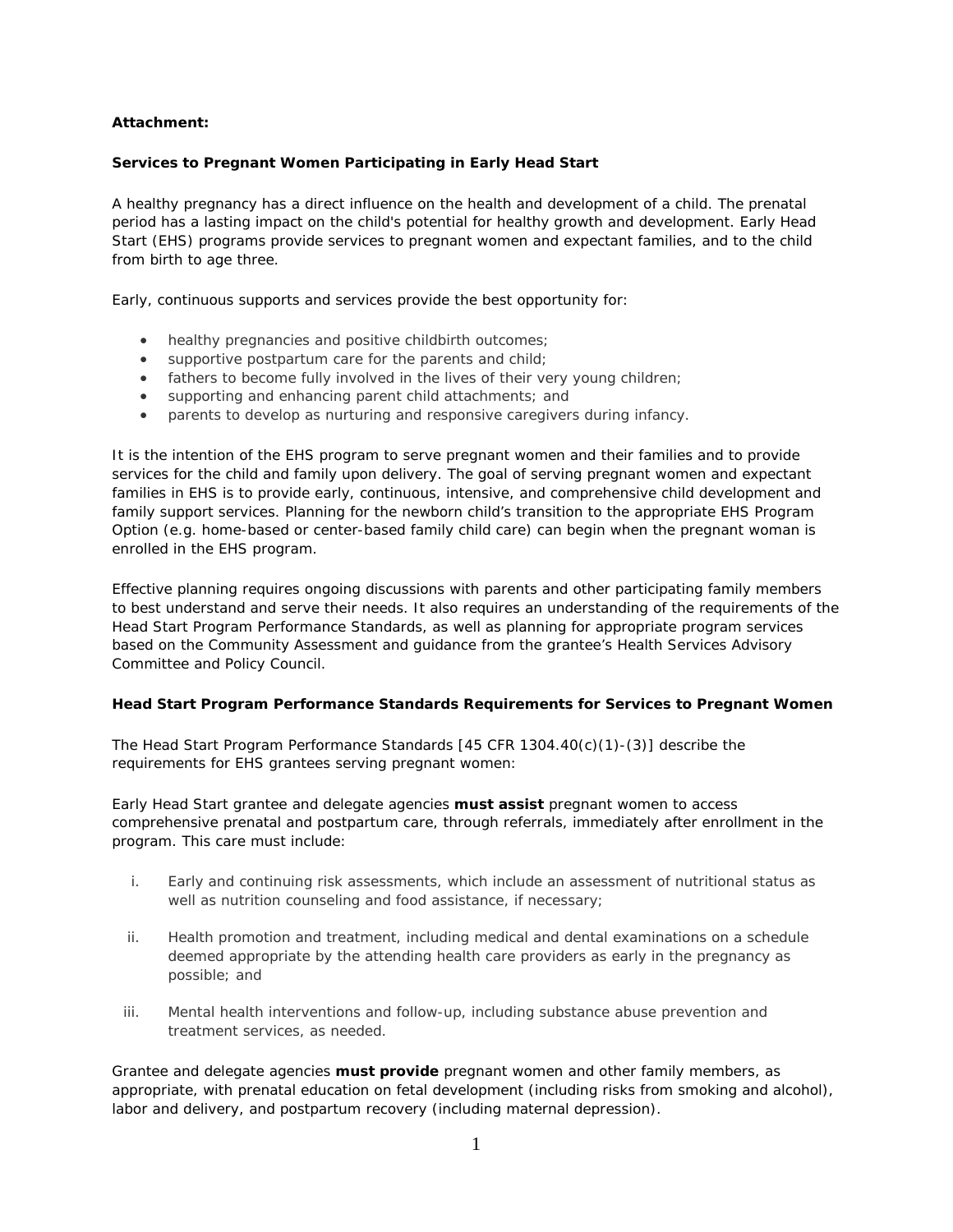Grantee and delegate agencies **must provide** information on the benefits of breastfeeding to all pregnant and nursing mothers. For those who choose to breast-feed in center-based programs, arrangements must be provided as necessary (e.g. ensure appropriate storage for breast milk, provide a private place to breast-feed).

EHS grantees will collaborate with various community partners to provide the prenatal education and comprehensive prenatal and postpartum care specified in the *Head Start Program Performance Standards*.

### **The Community Assessment**

Program planning for services to expectant families begins with the Community Assessment. Regulation 45 CFR Part 1305.3(c) requires that each EHS grantee conduct a Community Assessment within its service area once every three years and update it annually. This process identifies community needs and resources, which are used to develop both long- and short-term objectives for the program and appropriate plans to meet the identified needs.

The Community Assessment drives the decision about how a program will provide services to pregnant women in their community. This process identifies the needs of the pregnant women in the community (including a specific focus on the needs of underserved populations), the services they require, and the resources available to meet identified needs. EHS grantees use this information to develop the specific types of services and outreach efforts for the pregnant women in their community. The Community Assessment paints a picture of a community at a point in time. It identifies community resources as well as needs or gaps in services. For example, a Community Assessment in a rural area might reveal that there is a shortage of obstetricians, and that pregnant women are not receiving adequate prenatal care because they do not have transportation to medical facilities in neighboring towns. The EHS program might address this need by designing their program to assist the EHS pregnant women in accessing transportation, and by identifying and developing partnerships with other agencies that could support access to qualified health care providers. Alternatively, a Community Assessment might reveal a high rate of teenage pregnancy. In this case, the EHS program might collaborate with local schools to offer supportive services that allow teens to remain in school while planning for the birth of their child.

The Community Assessment data can identify pregnant women who may be most in need of support services, including pregnant women who are: experiencing homelessness, involved in the child welfare system, learning English as a second language, living in rural or isolated areas, and/or coping with family crises (such as substance abuse, abuse and neglect issues, or violence).

#### **The Health Services Advisory Committee**

In addition to the Community Assessment, the process for planning comprehensive services includes input from community partners, program participants, and the Health Services Advisory Committee. The Health Services Advisory Committee (HSAC) includes Head Start parents, professionals, and other volunteers from the community [see 45 CFR 1304.41(b)]. The HSAC may advise the program around planning, delivering, and evaluating services for pregnant women in EHS. Members of the HSAC can assist with developing health care guidelines, identifying community resources, and developing effective health and mental health collaborations for services to pregnant women. Committee members offer their professional expertise and experience in the community to address the issues affecting local families. They can be instrumental, for example, in identifying dental providers who are knowledgeable about oral health during pregnancy, recognize the link between the mother's oral health and her child's healthy development, and who can skillfully provide this care.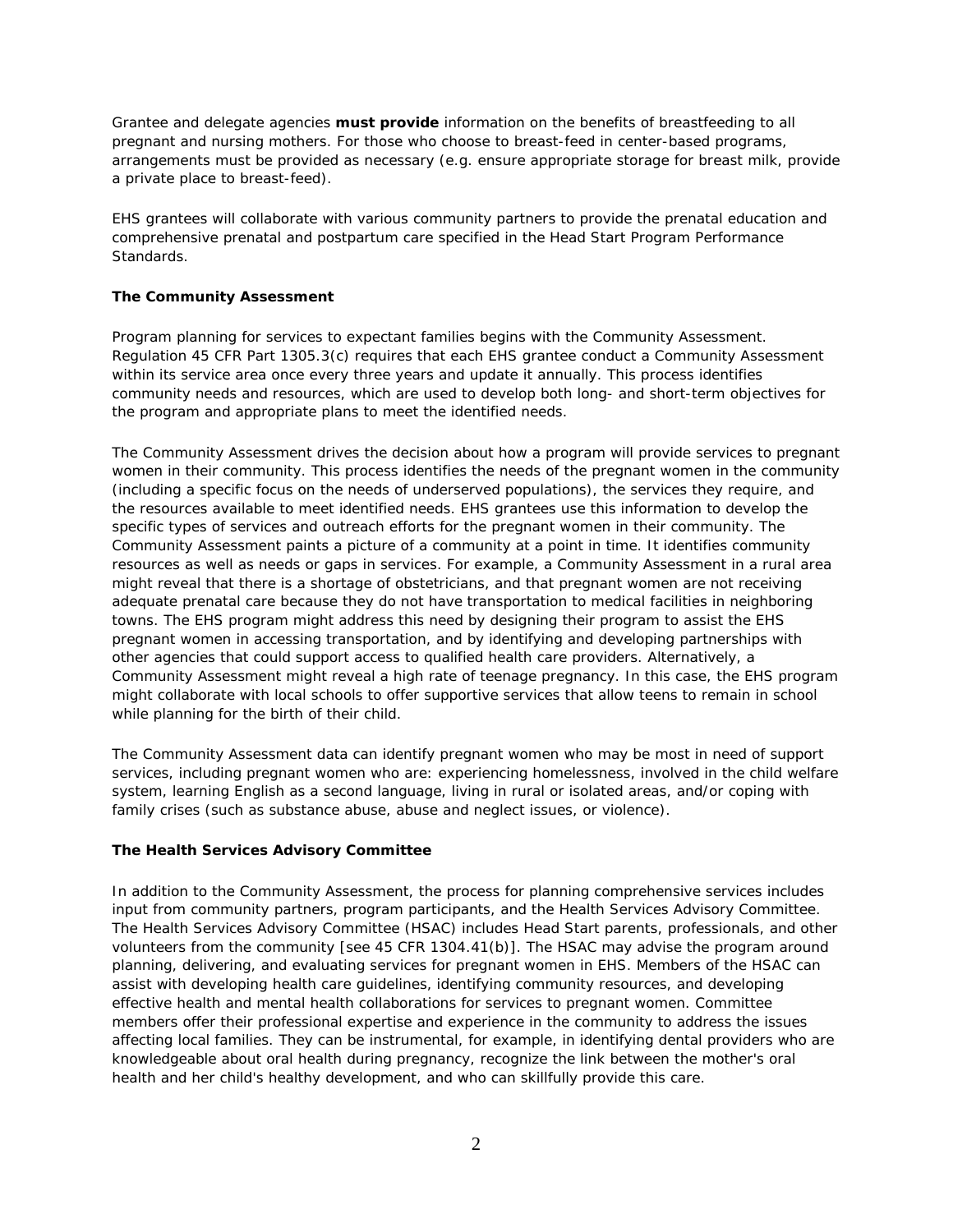# **Policy Council**

The Policy Council provides the opportunity for parents to assist in the development and planning of services to pregnant women. Parents who received EHS services while pregnant can offer additional insight in the planning and implementation of services, to help ensure the program's services meet the needs of expectant families in the community.

### **Staff Development**

Program staff is integral to providing quality services to pregnant women. Staff development and reflective supervision are essential elements of high-quality services. Grantee and delegate agencies must provide a structured approach to staff training and development [45 CFR 1304.52(k)(2) and Section 645A(h) and (i) of the Head Start Act]. Working with expectant parents requires specialized knowledge across a broad array of topics. Staff must be trained in areas directly related to pregnancy and child birth such as fetal health and development, child birth, lactation, mother and infant nutrition, as well as other areas that affect child health and development such as substance abuse, family functioning, and mental health. Home visitor staff [Section 645A(i) of the Head Start Act] must have home visiting skills that support the relationship of health and well-being of pregnant women and healthy prenatal through early child development.

 postpartum depression) it is important to plan for staff to receive training to recognize when they Because of the potential for staff to encounter mental health challenges when working with mothers who are enrolled in EHS during pregnancy (such as anxiety about childbirth and parenting, or need to refer or bring in additional help to address issues beyond the scope of the staff person's professional training and background.

Staff working closely with families in EHS benefit from opportunities to reflect on their work. Reflective supervision is a valuable and effective professional development experience that can enhance staff's effectiveness in working with families. Supervisors and supervisees work collaboratively in the reflective supervision model, developing a working relationship that supports the most effective strategies for working with individual families. The ability to explore options and problem solve with a trained supervisor is one strategy that helps to ensure the highest quality services for pregnant women, their family, and their very young children.

# **Planning of Program Services**

Planning is an ongoing activity and program services evolve as information is gathered about the effectiveness of those services. Developing a plan for services to pregnant women and their families is unique because programs have significant flexibility to determine the frequency, duration, and location of services provided. Services for pregnant women could be provided for example through any of the following:

- Prenatal education in the mother's home in a series of weekly visits. These visits could be of any duration necessary to meet the family goal. In one instance a 45-minute visit for following up on a prenatal appointment might be the goal; in another instance a 90-minute visit to discuss childbirth and delivery options could be the appropriate choice.
- Prenatal education classes held at a community center or high school. EHS staff could visit the mother's home every other week for support and follow up.
- EHS services in a community setting. In this example, the EHS program might have a staff person working in the same building where an OB/GYN clinic operates. This EHS staff member could meet regularly with the pregnant women at the clinic following prenatal health care appointments, as well as during weekly support groups for pregnant women that are facilitated by the EHS staff.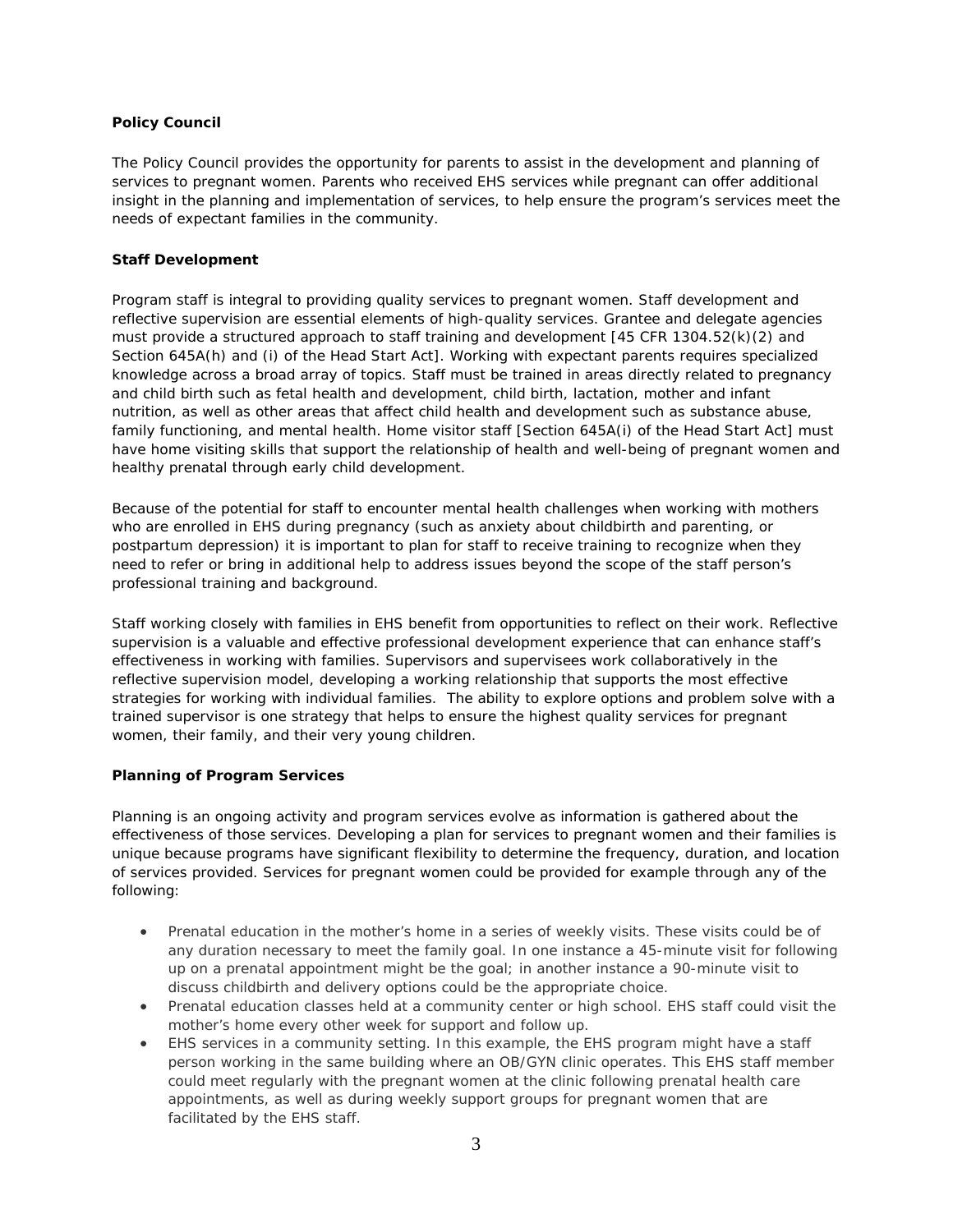In each example, EHS staff has the flexibility to design a plan of services that fulfills the requirements of the *Head Start Program Performance Standards* while meeting the particular needs of participating families.

### **Recruitment, Eligibility, and Enrollment** [45 CFR 1305]

### *Recruitment*

A recruitment plan can be developed that ensures all pregnant women in the service area are identified, and have the opportunity to learn about Early Head Start. The plan should address the recruitment of women who are experiencing homelessness, whose first language is not English, and women with special needs.

A recruitment plan can also include strategies to best recruit pregnant teens in the community, including those who are experiencing homelessness and in foster care. A recruitment plan might address questions such as: What might be the most effective avenue for communicating with teens? Another very important question for programs to consider is: When possible and appropriate, how will the father of the child be involved in the program?

# *Eligibility*

 For the purpose of determining eligibility based on family income, the pregnant woman is counted as program's relationship is with the pregnant mom. Pregnant women who are experiencing two members of the household. In the case of an unmarried teenage girl, her own income determines her eligibility regardless of her parents' income. The intent of the EHS program is to serve those with the greatest need, and the selection criteria [45 CFR 1305.6] can ensure that those enrolled are in greatest need. It is important to remember that even when the pregnant mom is a minor, the homelessness or in the foster care system are categorically eligible for Early Head Start services.

# *Enrollment*

 woman is counted as the one who is enrolled. Once the child is born, it is the child who is enrolled in For the purpose of determining the number of individuals enrolled in an EHS program, the pregnant the EHS program. Furthermore, pregnant women and their families are not enrolled in Head Start Program Options [45 CFR 1306]. The regulations governing Program Options do not apply to pregnant women. For example, while many services to expectant families may be delivered through home visits, EHS staff are not required to follow the frequency and duration of home visits that are required in the Home Based Program Option for children. Together, program staff and families have the flexibility to determine how services will be provided through the individualized Family Partnership Agreement process.

# **The Family Partnership Agreement**

The development of the Family Partnership Agreement [45 CFR 1304.40(a)(2)] is a process of collaborating with parents to develop a plan of program services that is driven by parents' identification of family strengths, needs, resources, and goals. It is a process of building trust with families, helping them identify their goals, and determining how the EHS program can support them in reaching those goals. The Family Partnership Agreement determines how the services for pregnant women and expectant families that are required in the *Head Start Program Performance Standards* are individualized for each family. It is important to adapt EHS services to the particular circumstances of each pregnant woman and her family. Whenever possible, fathers are to be included as full participants in the EHS services to pregnant women, as well as following the birth of the baby. The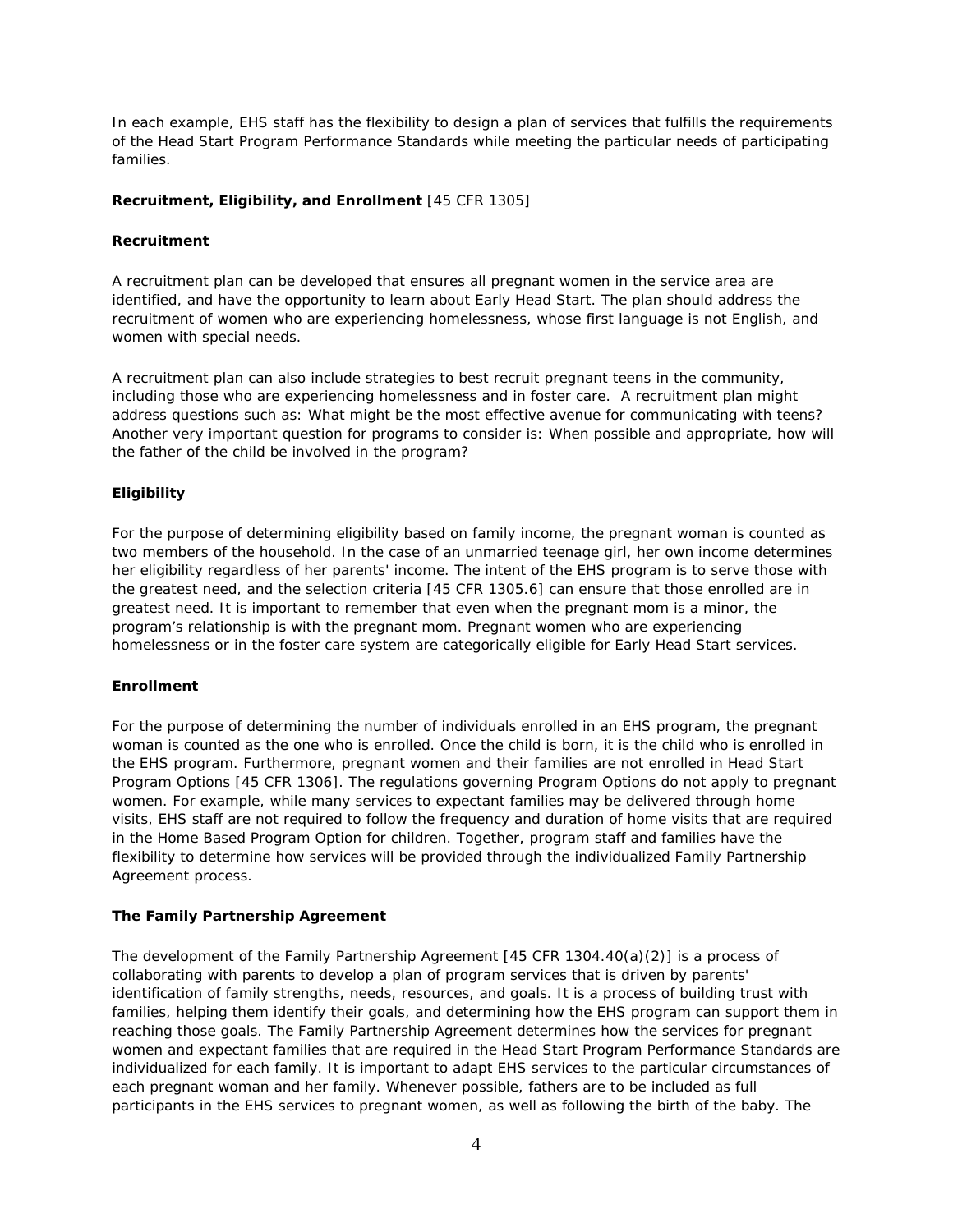circumstances of the pregnancy, cultural practices, and the nature of the relationship between the mother and father will determine how EHS staff works with the entire family.

EHS programs provide services to pregnant women and their families in their homes, in communitybased settings, and through referrals to community partners, depending on individual family circumstances, needs, resources, and goals. The EHS staff person could invite the pregnant woman to visit an EHS center, or arrange to visit with the woman and her family in their home (or current living circumstances) to discuss the opportunities available through the EHS program. Building a strong relationship with pregnant women and their families is central to the family partnership process. Initial contact should always focus on establishing a comfortable and trusting relationship. The time it takes to establish partnerships with pregnant women and their families may vary, and staff should be aware that families may be sensitive about sharing information before the relationship has had the time to develop. The Family Partnership Agreement process should occur as early as possible in the enrollment period so that the specific needs of each pregnant woman and her family can be determined, the goals set, and the services planned.

The Family Partnership Agreement provides a framework for staff and pregnant women and their families to jointly determine individual needs and interest, to set goals, and plan for services. The process allows time for the staff and pregnant woman and her family to establish a relationship and cooperatively engage in a goal setting process. Family Partnership Agreements can be collectively reevaluated and updated on an ongoing basis.

 It is important to note here that it is important to engage pregnant women in the EHS program as early as possible in the pregnancy to achieve the best outcomes. As a result, grantees may sometimes encounter more alternate birth outcomes (such as miscarriage, and stillbirth). Grantees should identify and develop referral relationships with community support and mental health services for women and families in these circumstances. Developing policies and procedures to address the issue of alternate birth outcomes will provide support for the enrolled pregnant woman and her family, and support and counseling for grantee staff working with these women and their families.

# **EHS Services to Pregnant Teens**

EHS programs that provide services to pregnant teenagers will consider the particular needs of this population. Teenage girls and their partners are in a unique developmental stage that has implications for how EHS staff might design and deliver services. Recruitment efforts are based on the needs of pregnant teens as identified in the community assessment.

The living arrangements of the teen mother are a primary consideration. Many pregnant teens are living in the same household as their parents. It is important to talk with the teenager to determine their communication and confidentiality preferences. They will guide EHS staff on who is to be included when planning EHS services. EHS staff should be knowledgeable about the issues of working with multigenerational families. For example, the mother or grandmother of the pregnant teen may play an important role in child rearing values and expect to assume a certain amount of responsibility for the care of the new baby. In this case it would be important for EHS staff to help all the members of the family to clarify roles and expectations for the child's care prior to the birth of the child.

After the birth of the child, EHS staff would work to support the relationship between the teen mother and her newborn while working with the new mother to include the other important extended family relationships in the child's life.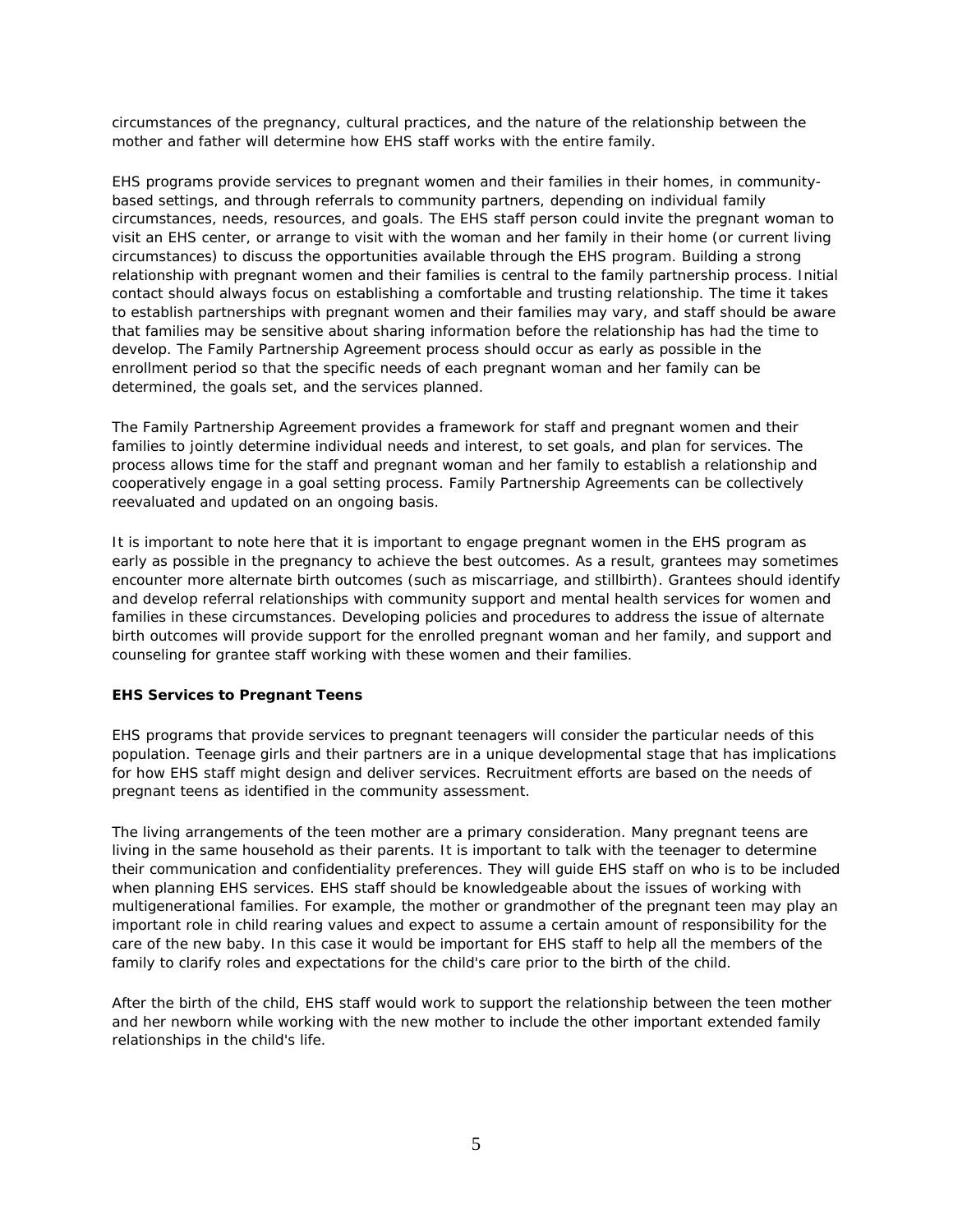### **Transition Planning**

The Family Partnership Agreement process offers the opportunity to begin planning for EHS services following the birth of the baby. This requires long term planning on two levels. First, EHS programs need to consider how they will simultaneously provide services to pregnant women while ensuring that there will be space available for the infants (once they are born) in the appropriate EHS program options. This type of planning begins when EHS programs are initially funded and are developing their program of services. The second level of long-term planning occurs with the expectant family at the time of enrollment as they work to determine the appropriate program option for the child after birth. EHS program staff learn more about family needs and make plans to prepare for a smooth transition for the family when the baby is born.

Following delivery there is a period of time during which the mother is recovering from childbirth and the newborn is adjusting to the early weeks of life. Within two weeks of birth, EHS programs are required to arrange for health staff to visit the newborn to ensure the well being of the mother and child [45 CFR 1304.40(i)(6)]. Ideally, the individual who conducts this visit will have an existing relationship with the mother and family. If the EHS program does not have health staff with the necessary training and experience, this visit can be conducted in collaboration with a community partner. This could be accomplished, for example, by contracting with the clinic where the mother was receiving prenatal care, or in collaboration with a public health program which offers postpartum home visits. This first postpartum visit offers the opportunity to assess such things as success with nursing, sleeping and feeding issues, and the mother's emotional state, as well as the family's resources and social support for coping with challenges.

The time frame for the child to begin EHS program services in the selected Program Option depends on family needs. Children transitioning into a home-based option have flexibility to begin program services when deemed appropriate by the family and EHS program. EHS agencies should be aware of State child care regulations which may determine the earliest age at which a child can enter centerbased care.

# **Community Partnerships**

- strategies play an important role in finding appropriate candidates for the EHS program. service agencies that come into contact with pregnant women increase the exposure of EHS in • **Developing and sharing recruitment strategies with community partners.** Recruitment Community partners are some of the best resources for referrals. Strong partnerships with the community. Formal agreements for collaboration might include agreements with programs such as WIC, La Leche League, Healthy Start, and a local mental health center. OB/GYN physicians, midwives, doulas, and clinics routinely come into contact with pregnant women and are excellent resources as well as providers of referrals.
- **Communicating relevant information to all the parties involved.** Communication systems are developed to ensure that pregnant women receive comprehensive, individualized services, and that community partners are well prepared to work in collaboration with EHS. The issue of how much information should be shared and with whom is a sensitive matter that needs to be addressed within formal confidentiality guidelines. These guidelines will consider both the privacy of the family and what the professionals working with the family need to know in order to provide the best possible care. As relationships are strengthened among EHS grantees and medical providers working with pregnant women, HIPAA regulations both protect and support helpful communication regarding EHS programs and expectant families.
- **Formal Agreements.** A formal agreement for referrals between EHS and community agencies should include confidentiality guidelines about the kind of information to be shared, a definition of who needs to receive specific kinds of information, and outlined procedures to ensure that communication occurs in a timely manner. For example, an EHS program may